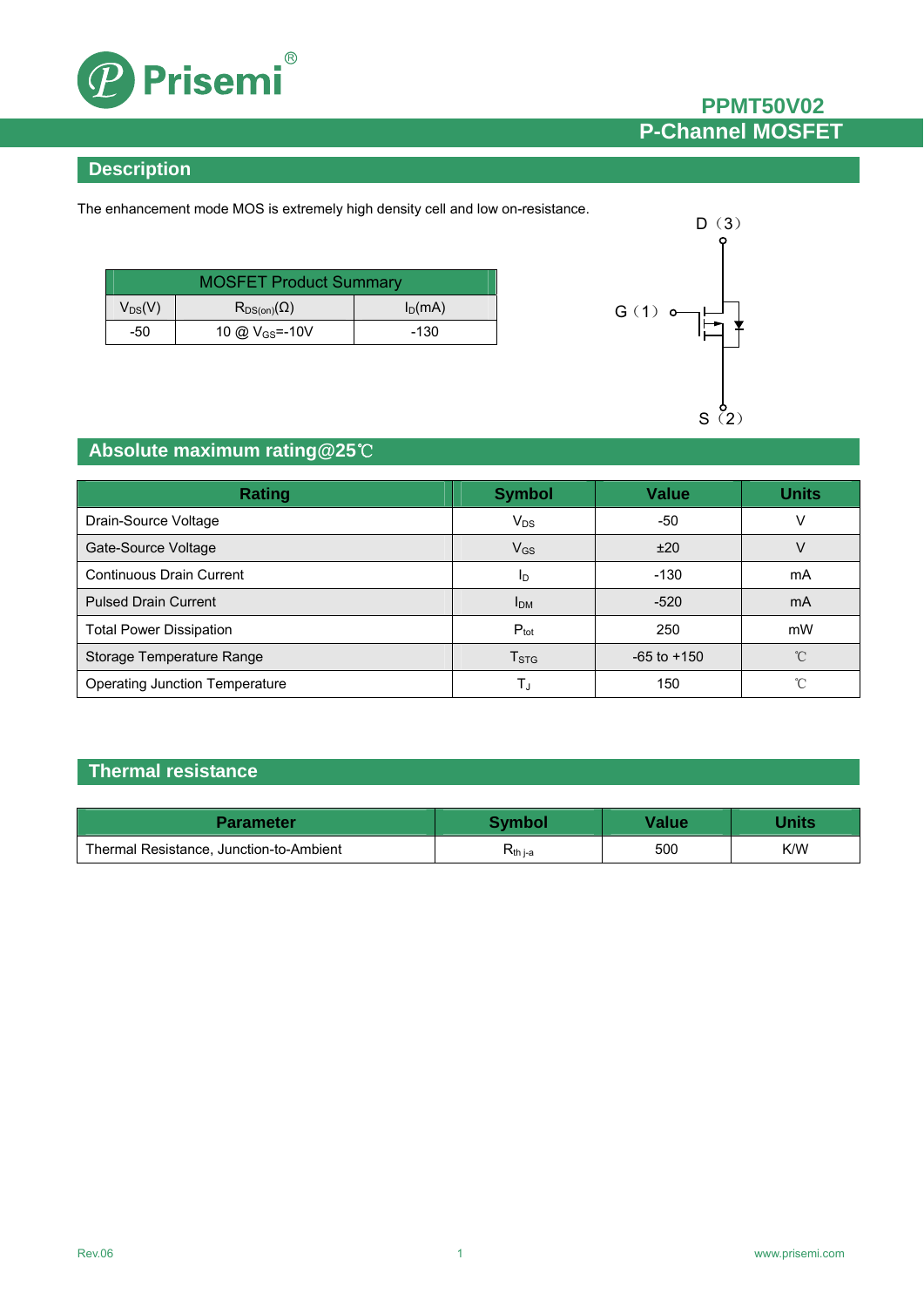## **PPMT50V02**

## **P-Channel MOSFET**

## **Electrical characteristics per line@25**℃**( unless otherwise specified)**

| <b>Parameter</b>                                                                  | <b>Symbol</b>                                     | <b>Conditions</b>                               | Min.                     | Typ. | Max.              | <b>Units</b> |
|-----------------------------------------------------------------------------------|---------------------------------------------------|-------------------------------------------------|--------------------------|------|-------------------|--------------|
| Drain-Source Breakdown Voltage                                                    | <b>BV</b> <sub>DSS</sub>                          | $I_D = -10\mu A$ , $V_{GS} = 0V$                | -50                      |      |                   | V            |
| Zero Gate Voltage Drain Current                                                   | $I_{DSS}$                                         | $V_{DS}$ =-50V, $V_{GS}$ =0V                    |                          |      | $-10$             | μA           |
| Gate-to-Source Forward Leakage                                                    | $_{\text{loss}}$                                  | $V_{GS} = \pm 20V$                              |                          |      | ±10               | nA           |
| Gate Threshold Voltage                                                            | $V_{DS} = V_{GS}$ , $I_D = -1$ mA<br>$V_{GS(th)}$ |                                                 | $-0.8$                   |      | $-2$              | $\vee$       |
| Static Drain-Source On-Resistance                                                 | $R_{DS(ON)}$                                      | $V_{GS}$ =-10V, $I_D$ =-130mA                   |                          |      | 10                | Ω            |
| <b>Forward Transfer Admittance</b><br>$V_{DS}$ =-25V, $I_D$ =-130mA<br>$ y_{fs} $ |                                                   | 50                                              |                          |      | m <sub>S</sub>    |              |
| Input Capacitance                                                                 | C <sub>ISS</sub>                                  |                                                 | $\overline{\phantom{0}}$ | 25   | 45                | pF           |
| <b>Output Capacitance</b>                                                         | $C_{DSS}$                                         | $V_{GS} = 0V$ , $V_{DS} = -25V$ ,<br>$f = 1MHz$ | $\overline{\phantom{0}}$ | 15   | 25                | pF           |
| Reverse Transfer Capacitance                                                      | $C_{RSS}$                                         |                                                 | $\overline{\phantom{a}}$ | 3.5  | $12 \overline{ }$ | pF           |
| Turn-On Delay Time                                                                | $t_{d(on)}$                                       | $V_{DD} = -40V, V_{GS} = -10V$ ,                |                          | 3    |                   |              |
| <b>Turn-Off Delay Time</b>                                                        | $t_{d(\text{off})}$                               | $In = -200mA$                                   |                          | 7    |                   | ns           |

### **Typical Characteristics**





Figure 1. Switching Time Test Circuit Figure 2. Input and Output Waveforms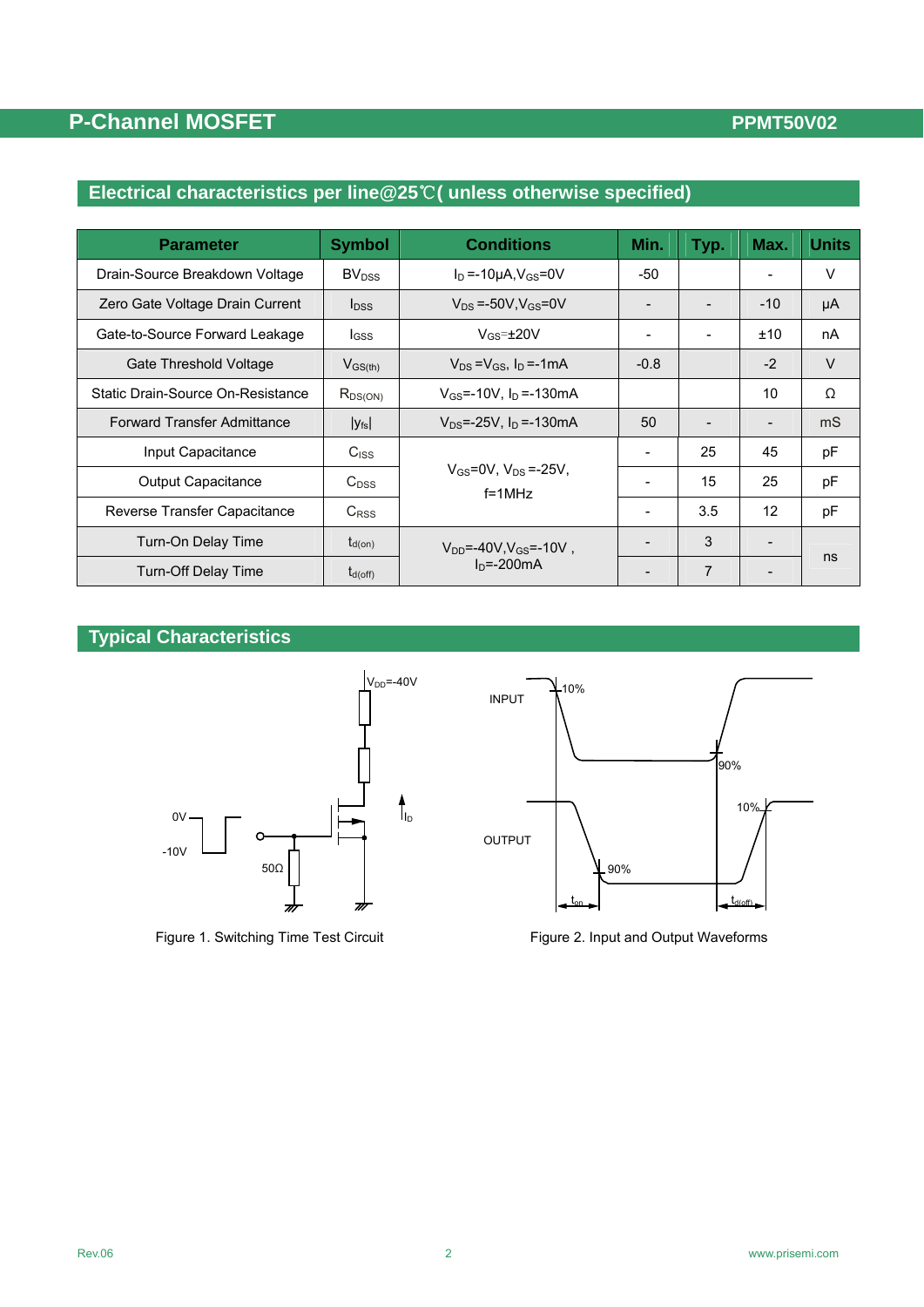## P-Channel MOSFET **PERITSOV02**





-600 0 0 -2 -4 -6 -8  $V_{DS}$  (V) ID (m  $\widehat{\mathcal{A}}$  $V_{GS}$ =-10V -2 -400 -200 -4 -6 -12 -10  $-6V$   $-6V$  $-5V$  $4\sqrt{ }$ -3V -2.5V





Function of Drain Current; Typical Values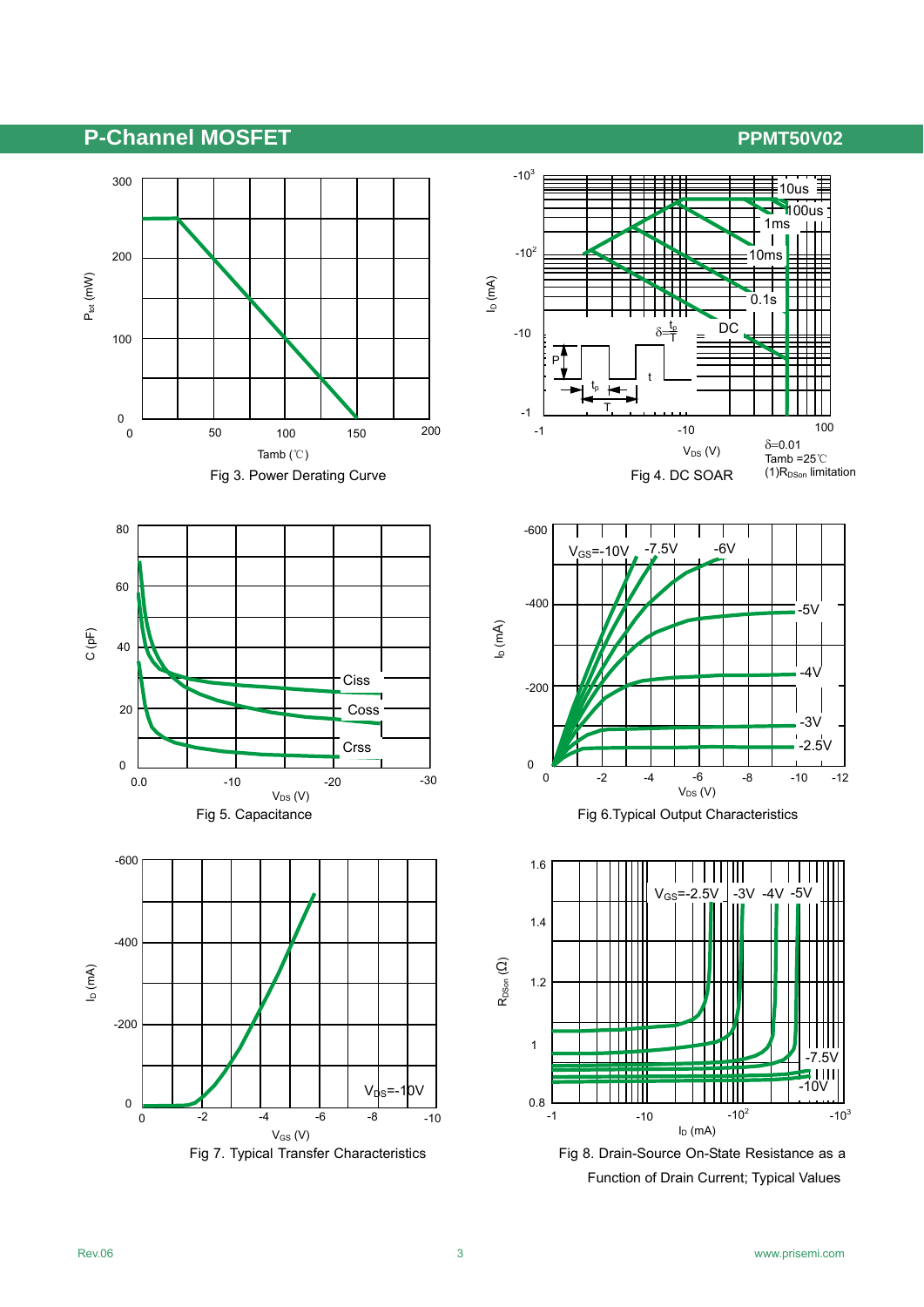## **P-Channel MOSFET P-Channel MOSFET**



Fig 11.Thermal Resistance From Junction to Ambient as a Function of Pulse Time; Typical Values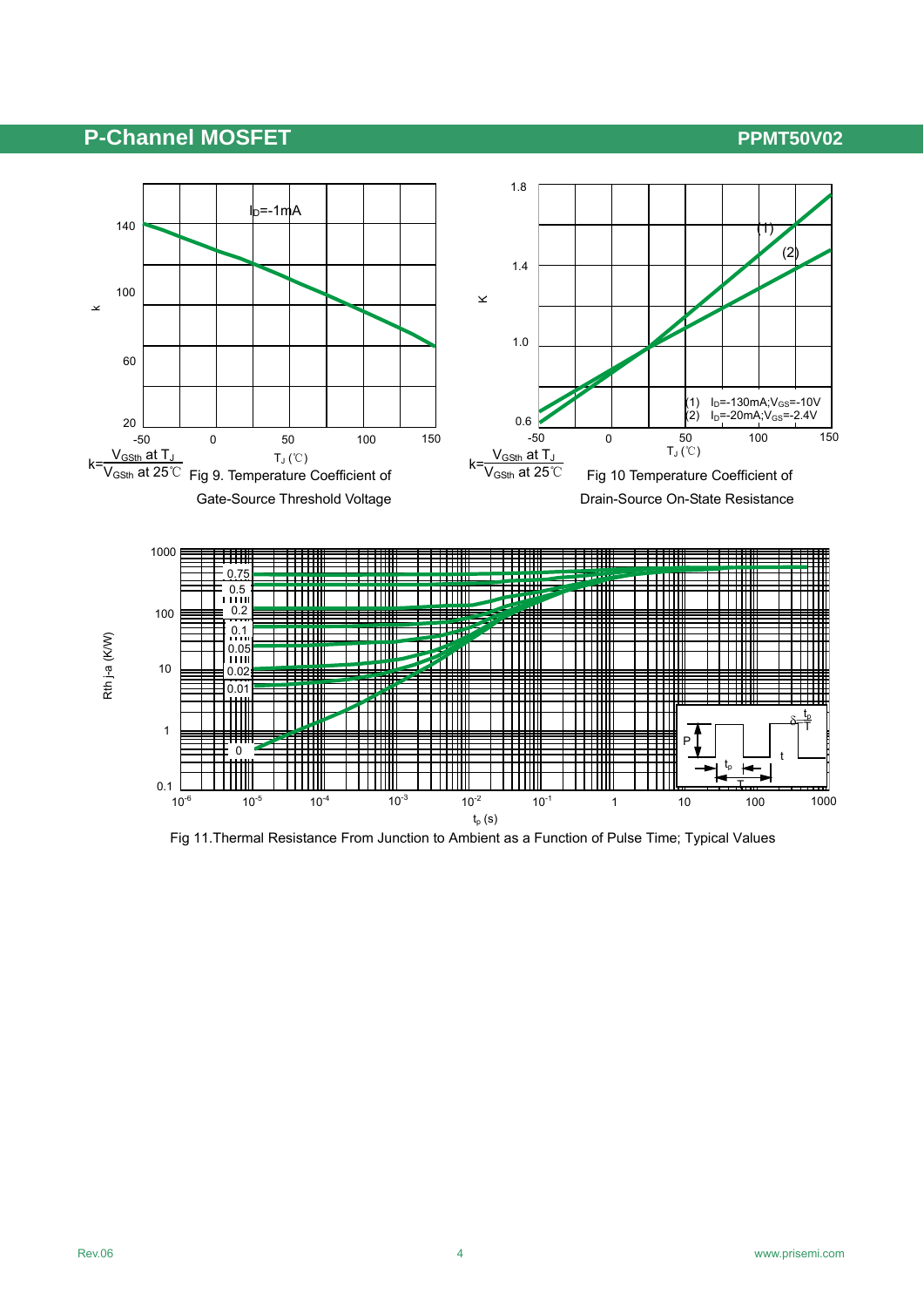# **P-Channel MOSFET P-Channel MOSFET**

## **Product dimension(SOT-23)**





| <b>Dim</b> | <b>Millimeters</b> |              | <b>Inches</b> |              |  |
|------------|--------------------|--------------|---------------|--------------|--|
|            | <b>MIN</b>         | <b>MAX</b>   | <b>MIN</b>    | <b>MAX</b>   |  |
| Α          | 2.80               | 3.00         | 0.1102        | 0.1197       |  |
| B          | 1.20               | 1.40         | 0.0472        | 0.0551       |  |
| C          | 2.10               | 2.50         | 0.0830        | 0.0984       |  |
| D          | 0.89               | 1.02         | 0.0350        | 0.0401       |  |
| E          | 0.45               | 0.60         | 0.0177        | 0.0236       |  |
| F          | 1.78               | 2.04         | 0.0701        | 0.0807       |  |
| G          | 0.085              | 0.177        | 0.0034        | 0.0070       |  |
| H          | 0.45               | 0.60         | 0.0180        | 0.0236       |  |
| J          | 0.37               | 0.50         | 0.0150        | 0.0200       |  |
| K          | 0.89               | 1.11         | 0.0350        | 0.0440       |  |
| L          | 0.013              | 0.100        | 0.0005        | 0.0040       |  |
| θ          | $0^{\circ}$        | $10^{\circ}$ | $0^{\circ}$   | $10^{\circ}$ |  |